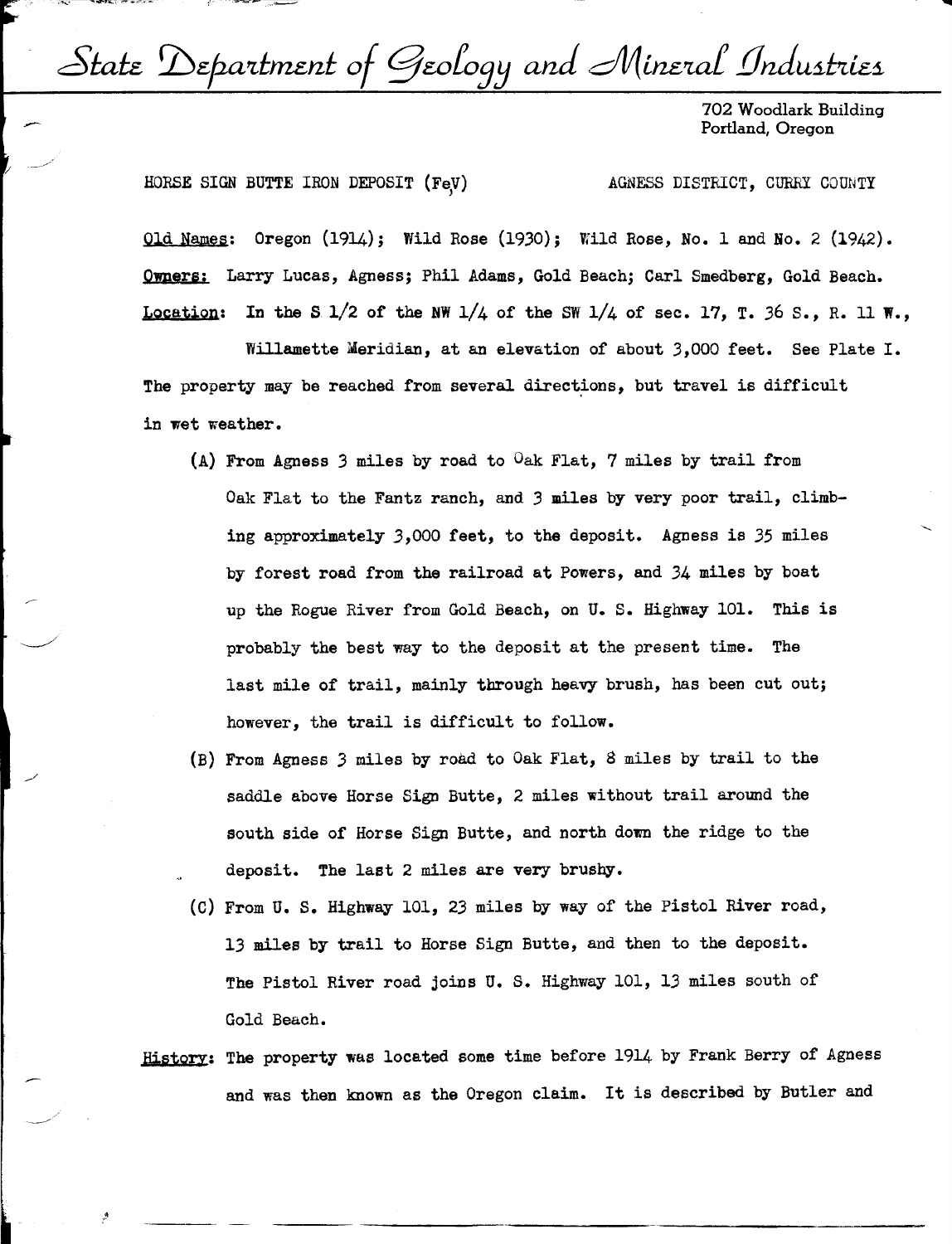Mitchell (16:64-66) as follows:

"The only iron ore found which can properly be classed as an impregnation deposit occurs on the ridge running easterly from Horse Sign Butte between Horse Sign and Collier Creek. The deposit in question is about 2 miles east of the butte proper, at an elevation of about J,050 feet.

"Figure 21 is a generalized section of the ridge above-mentioned and shows that the country rock is of Myrtle age, but is intersected by two or more dikes of igneous material, and is faulted at one point. The iron ore is magnetite, and it occurs as an impregnation in Myrtle sandstone between two greenstone dikes. The contacts of the sandstone and igneous rocks are not well exposed so it is impossible to ascertain the width of the impregnated sandstone; but little pits scattered here and there over the surface indicate that it may be as much as 50 to 100 feet wide, and that it runs for some distance down both sides of the ridge. There seems no doubt that a large body of ore could be developed here. The beds appear to strike about N. 20<sup>0</sup> E., and dip  $51^{\circ}$  to the northwest.

"The weathered ore looks like a highly jointed brown sandstone, but its great weight at once suggests the presence of metallic material; and the use of a hand-lens shows that the pores between the sand grains are completely filled with magnetite. So thoroughly impregnated is the sandstone that an average sample proved to contain /\ 51.45 percent of iron. Phosphorus, sulphur, titanium, arsenic, and copper are entirely absent.

"It seems likely that this deposit originated by deposition from solutions developed in the neighboring serpentine during the

 $-2-$ 

...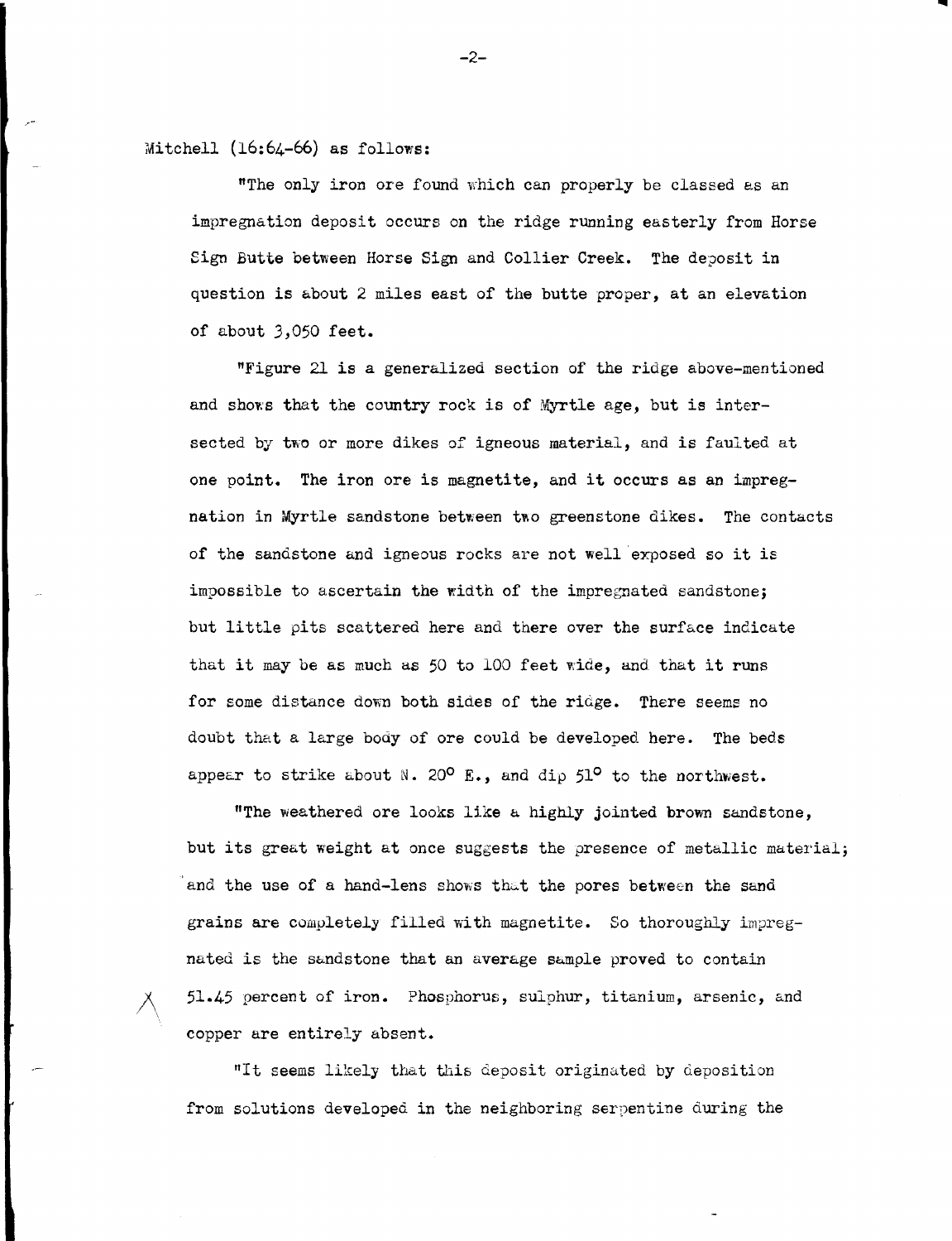serpentinization process. Such solutions would normally have led to the formation of one or more masses of the boulder type of iron deposit in the serpentine itself, but accidentally finding their way to the border of the serpentine, they worked outward through the greenstone, and impregnated the neighboring sandstone."

Development Work: Development at the property consists of 6 open cuts varying

in length from 10 to 20 feet and in depth from 3 to 15 feet. Five of these cuts distributed over the deposit lie on the south side of the ridge; one cut is on the crest. All the cuts except no. 3, which is the most recent location hole, are caved.

Areal Geology: This section has an early mature topography. The ridges forming

the skyline are fairly continuous and suggest that the area has been lowered to baselevel (possibly Miocene). The average relief is from 2500 to 3000 feet. Slopes are steep; those made up of conglomerate in places are precipitous; those of peridotite and serpentine are commonly as much as  $30^{\circ}$ . The Illinois River and its tributaries have been rejuvenated in recent time, cutting narrow inner canyons with nearly vertical walls 50 to 100 feet in height. The elevation of the Illinois River is about 150 feet, whereas that of the deposit, 1 1/2 airline miles to the west of the river, is about 3000 feet.

The climate is hot and dry for four months of the summer and extremely wet (65 inches of rainfall) during the winter. There is generally some snow and it may oile up to heights of several feet on the northeast slopes. No springs were noted in the vicinity and the nearest water is Horse Sign Creek, many hundreds of feet below the deposit. No topographic map of the area is available and the forestry map is not sufficiently detailed.

The ridge northeast of Horse Sign Butte is composed largely of Myrtle conglomerate which was determined by Diller  $(03:2)$  as being lower Cretaceous in

-3-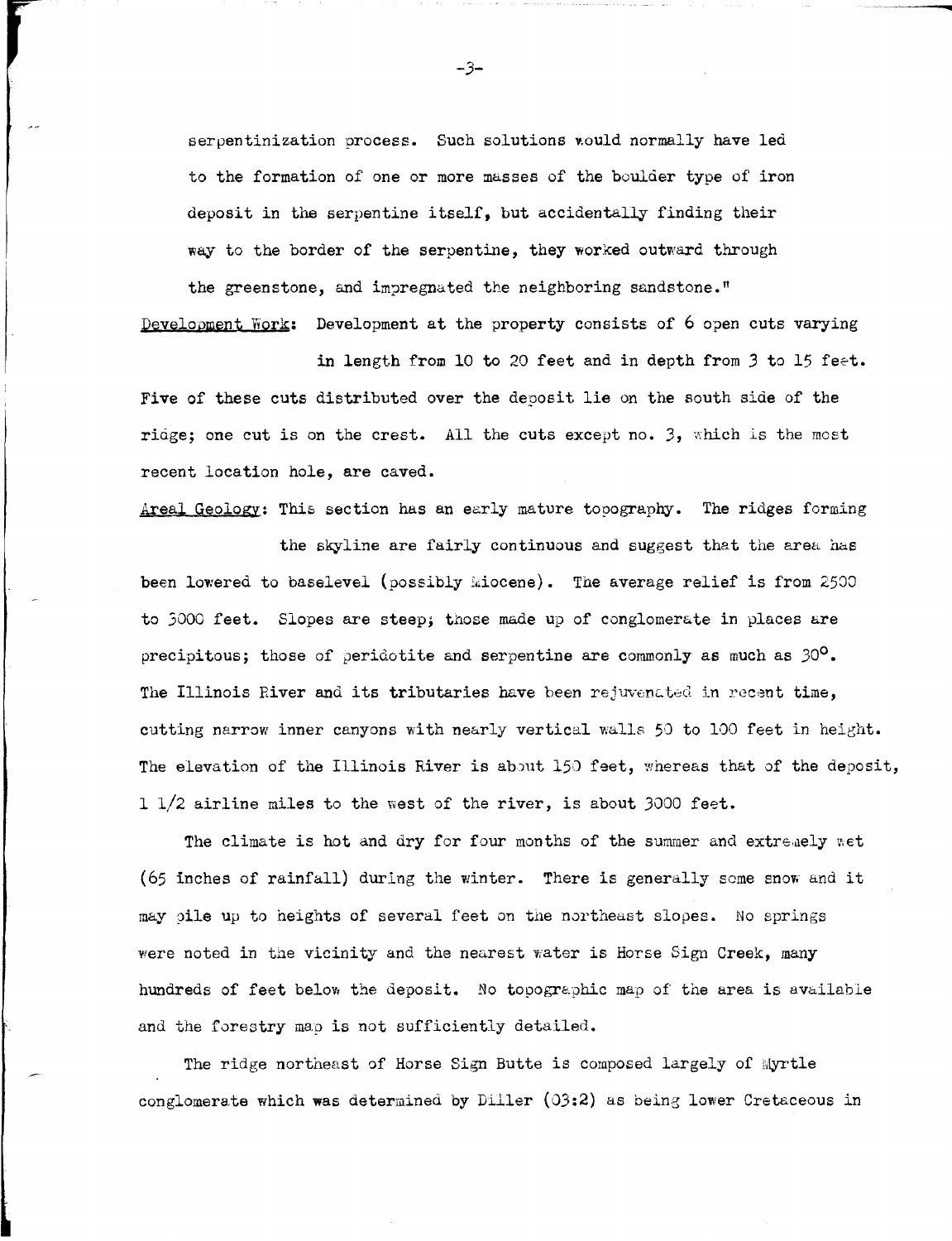age on the basis of fossils found in Butte Creek, one mile southwest of Horse Sign Butte. According to Butler and Mitchell, (16:26) both Aucella crassicolis and Aucella piochi are found in sandy layers in the Myrtle conglomerate there. Later work by Taliaferro (42) indicates that the Myrtle is at least in part Jurassic. This Myrtle conglomerate *is* probably tne basal member of a series of sediments laid down in an advancing Jurassic or Cretaceous sea. Near Horse Sign Butte, this member dips from 10 to  $40^{\circ}$  to the east and north. It has been displaced by north-south faults so that it occurs repeatedly at such isolated localities as Pebble Hill, Saddle Mountain, Horse Sign Butte, and north of the mouth of Indigo Creek.

The Horse Sign Butte ridge, as well as the ridge to the north, is composed in part of fine-grained silicified meta-igneous rocks which have been termed "greenstone" by Diller  $(14:17)$  and Butler and Mitchell  $(16:30-31)$ . It is Jurassic in age (Taliaferro,  $'42$ ).

The "black sand" deposit is about two miles northeast of Horse Sign Butte. It lies, in part, in the saddle between two Knolls on a northeast trending ridge; the remainder extends down a slight depression to the south (see Plate II). The black sand body rests mainly on greenstone but at its southeast extent lies on an intrusive basic rock mass.

The greenstones are greenish-gray, fine to medium-grained altered lavas and tuffs. One phase of the greenstone cropping out some 2000 feet northeast of the deposit is coarser grained and preferably would be clussed as a metadiorite, although this does not imply an intrusive origin. One specimen of this metadiorite contains grains of pyrite. The knoll east of the black sand body is made up in part of altered tuff breccia. These greenstones appear to have been faulted in a generally north-south direction, judged from similarly trending gulleys and cuts.

-4-

I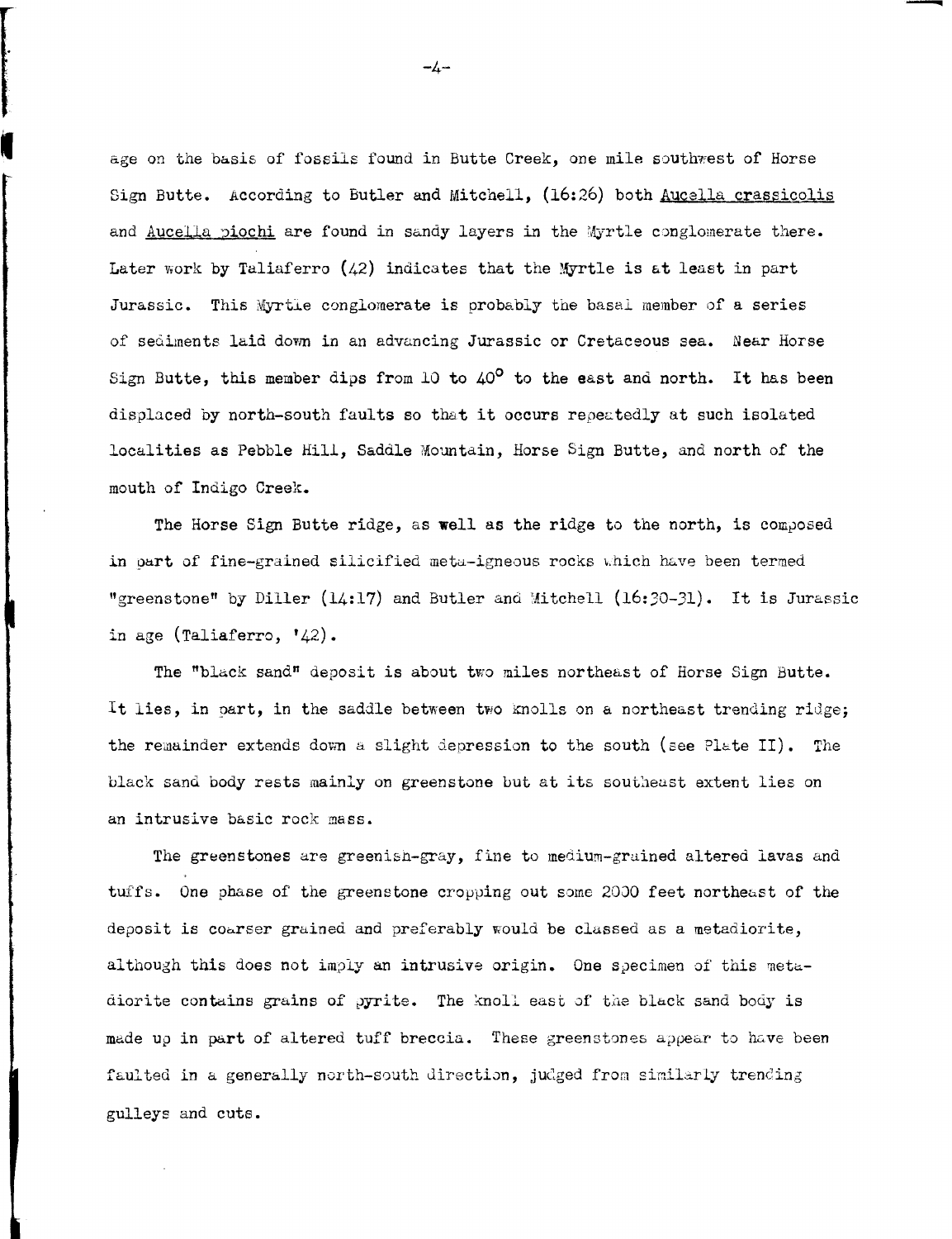Serpentine forms the southwest extension of the ridge on which the deposit is situated. It exhibits shearing effects aligned in a northwesterly direction. This serpentine mass is probably related to the same intrusive activity as the basic rock mass occurring at the southeast edge of the deposit. They both intrude the greenstone and are Upper Jurassic (Taliaferro, '42).

Extent of Ore Body: The axis of the deposit is roughly north-south, pitching some  $25^{\circ}$  to the south. The deposit is about 650 feet

long. The black sand extends about 150 feet north of the saddle whereas it extends some 500 feet south down the slope. The appearance of greenstone float and the line of disappearance of the black sand float were taken as the approximate location of the terminal boundaries. The lateral boundaries can be accurately located and the average width is about 100 feet. The thickness is unknown; an assumed average thickness of 35 feet, based on the probable configuration of a channelway or valley about 100 feet wide, is used in estimations of tonnage. The occurrence of a noticeable amount of black sand float on the west side of the knoll which bounds the deposit on the west may be the result of the laying down of the black sand on an uneven surface. There the black sand has a composition and texture similar to the main body. Possibly the western boundary of the black sand deposit is faulted and the float on the west side of the knoll may have been separated by faulting from the main body. However, the character of this black sand float and its elevation are very similar to those of the main body and favor deposition on an uneven surface.

Lithology: The black sand is a greenish-brown, indurated, medium-grained

sandstone with a specific gravity of about  $3.2$ . It is composed predominantly of magnetite particles with smaller percentages of ilmenite (also probably chromite), hornblende, zircon, quartz, garnet, tremolite, chrysotile,

-5-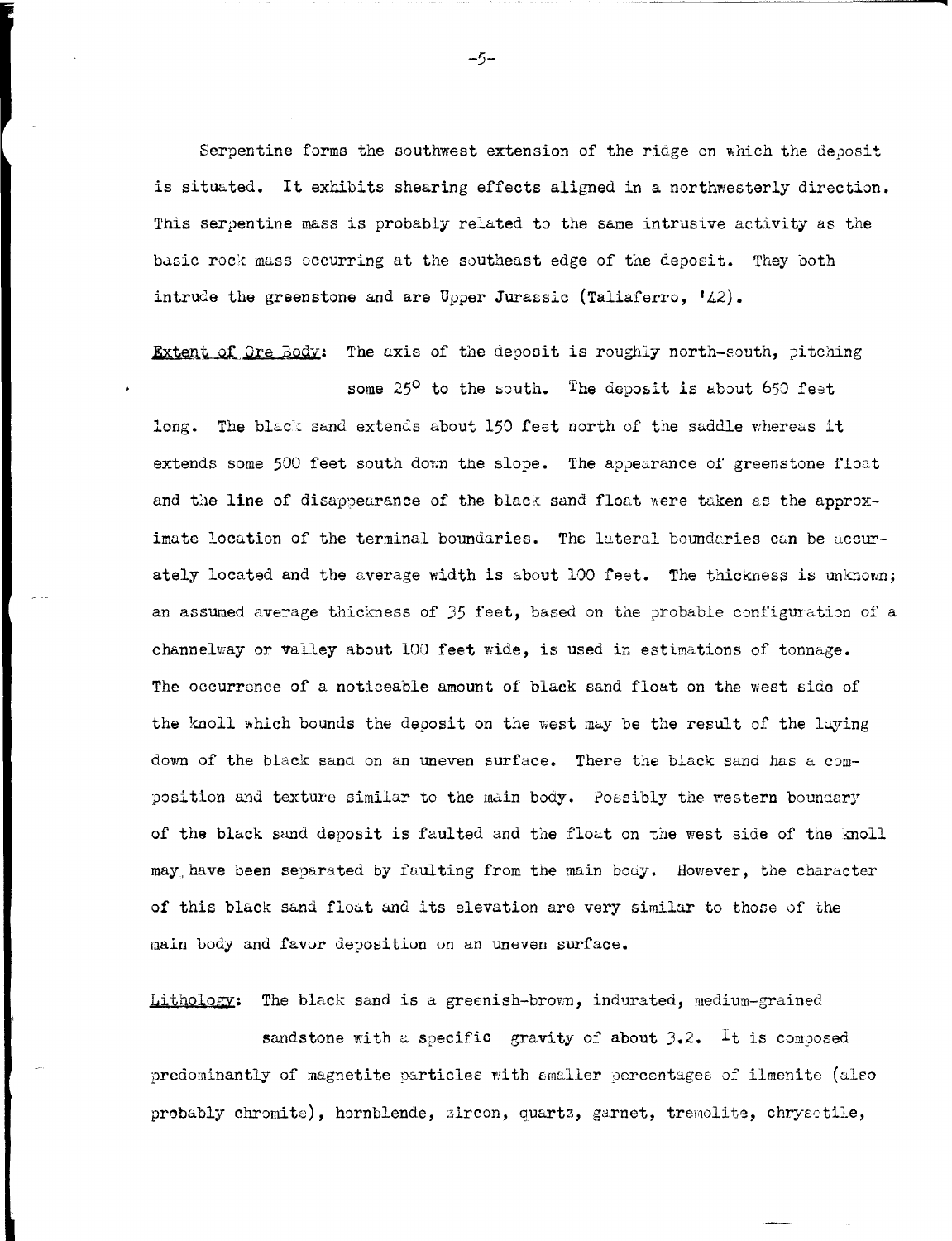and pyrite. It is not an impregnation deposit as indicated by Butler and  $Mitchell (16:66)$ . Throughout its extent the composition and texture remain quite uniform. The most marked divergence from textural uniformity is seen at cut no. 3, which recently was cleaned out and enlarged to serve as a location hole. At that locality, a 3-inch layer, containing well-rounded, discoidal pebbles as much as 2 inches in length, attests to the sedimentary origin of the sandstone. The pebbles include gneisses, greenstones, and quartzites. There is no gradation from the pebbles to the medium-grained sandstone.

After treating the crushed sand with hydrochloric acid until the magnetite ·grains were fairly free of encrustation, the separates were weighed. The strongly magnetic separate constituted 95 oercent of the mass.

The magnetite grains are fairly uniform in size, averaging about  $0.25$  mm in diameter. The particles are angular and but very slightly rounded; some grains are nearly complete octahedrons and dodecahedrons.

The non-magnetic separate includes slightly magnetic minerals. Ilmenite (and probably chromite) constitute  $2/3$  of the non-magnetic separate. They average about  $0.15$  mm in size and are but very slightly rounded.  $\overline{\phantom{a}}$  eucoxene is developed on the ilmenite. Hornblende makes up 15 percent of the non-magnetics. The grains are elongate with splintery or frayed ends, averaging some 0.15 mm in length. Quartz grains, about 0.35 mm in diameter, make up several percent of the non-magnetics and show angular anhedral outlines. However, several nearly perfect prismatic crystals of quartz with well-developed terminations are present. Grains of zircon are but very little rounded and exhibit first and second order tetragonal prisms and pyramids. Some grains are fragmental but they may have broken during the crushing operation. The zircons are 0.2 to  $0.3$  mm in length. Some crystals show unusual growths known as saw-fish structures. Dodecahedral grains of garnet about 0.15 mm in diameter show no

-6-

-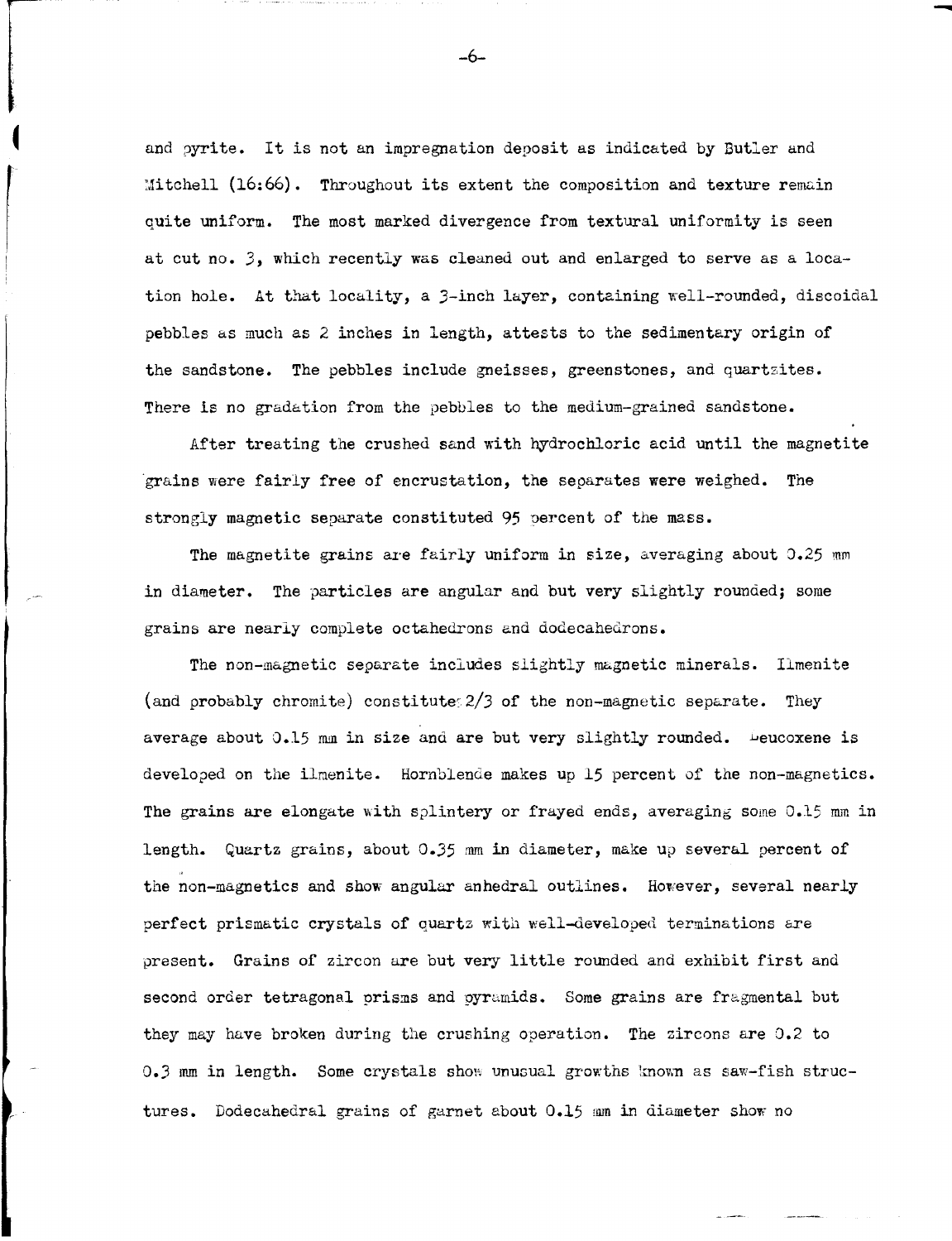appreciable rounding. One cluster of pyrite cubes, about 0.4 mm in size, and one grain of chrysotile, about D.3 mm *in* length, are also present. No minerals containing vanadium were seen.

Specimens from different parts of the deposit show a variation in the percentage of non-magnetic minerals present.

Examination of a thin section of the rock from cut no. 3 shoved that the size of the magnetite and other black sand particles ranged from less than .03 mm to more than 1 mm, the average size being about  $0.25$  mm in diameter. The magnetite grains appear to be mainly subhedral in outline, though some seem to be euhedral octahedrons and dodecahedrons. Some non-magnetic minerals occur in the section. The interstitial material is largely a cryptocrystalline aggregate.

Structure: The black sand where favorably exposed shows no well-developed

bedding. The 3-inch pebbly layer shown at cut no. 3 suggests that the sand dips 45<sup>°</sup> to the southwest and strikes about N. 55<sup>°</sup> W.

The sand shows some jointing and weathering effects and is streaked with dark gray velnlets. In comparison with surrounding greenstone and serpentine rocks, this alteration appears minor.

Origin and Age: The high percentage of heavy minerals may be due in part to

nearby source rocks but vigorous agitation or circulation of water was necessary to carry away the lighter materials which also occur locally. Possibly not much erosion of the local rocks was taking place when these sediments were being deposited. If the sediments were largely of local origin, most of the lighter materials were carried away, leaving the heavier magnetite, ilmenite, zircon, and hornblende grains. However, some quartz was left. The

 $-7-$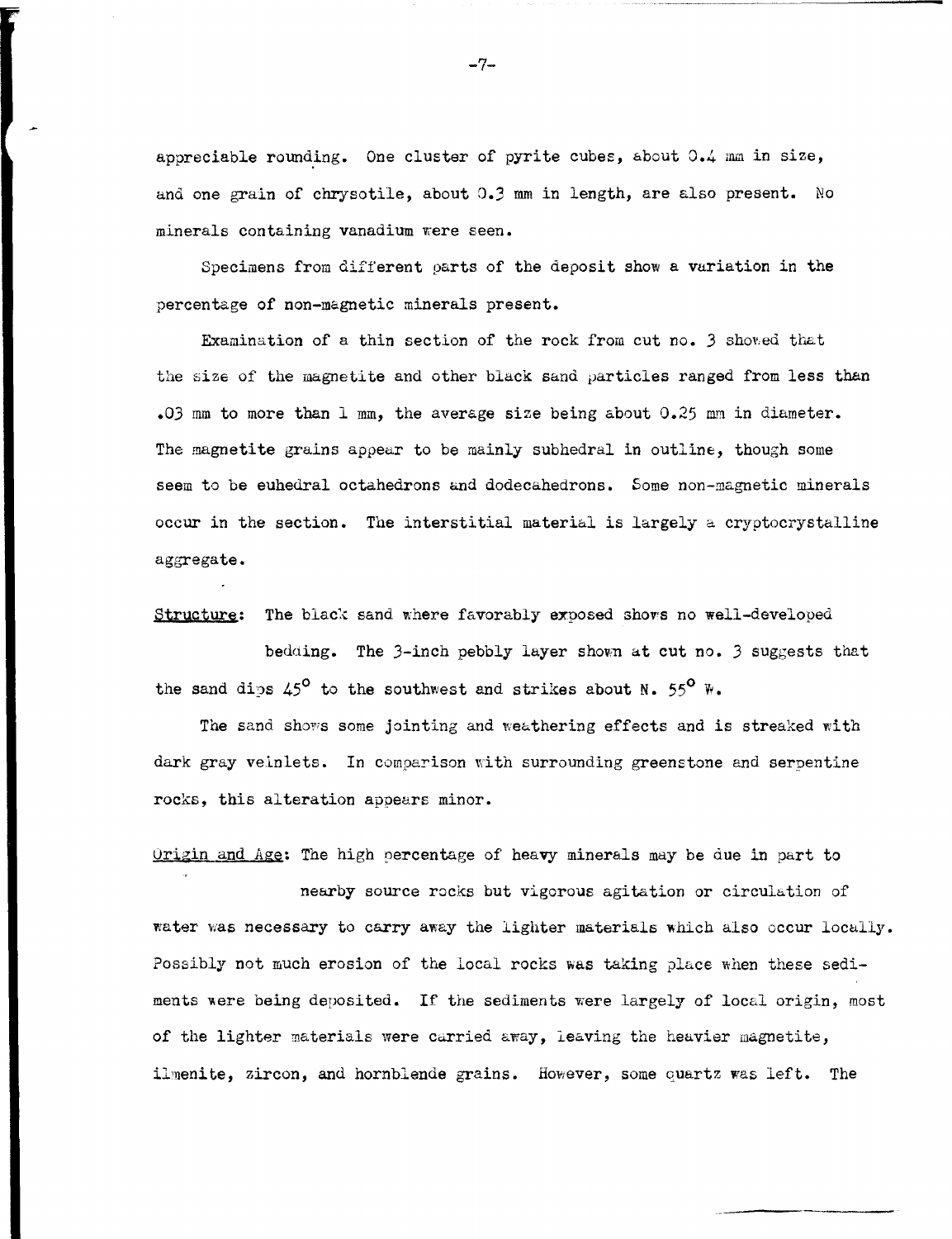saw-fish structures on the crystal faces of some of the zircon grains, if formed before the grains were freed, indicate little transportation. The pebbly layer shown at cut no. 3 contains rocks of less local derivation and indicates a longer distance of transport, but this layer is definitely not typical and may be due to an unusual disturbance in current or wave action.

If, as believed, the magnetite deposit is of sedimentary origin, such extensive selective sorting, both as to specific gravity and size of grains as this deposit shows, may be attained by relatively few agents. Ocean currents are capable of such selective sorting as shown here. The lack of rounding effects does not necessarily denote lack of transportation. Twenhofel  $(283:39)$  says that aqueous sand particles having diameters less than  $1/10$  mm show very little rounding .... he states that sands deposited in the ocean tend to have a more uniform texture and more continuous bedding than those deposited in rivers.

The deposit is believed to have originated when the sea was encroaching on this part of the Klamath Mts., probably in Cretaceous time. The shoreline, following the Nevadian disturbance, was probably irregular and at certain localities, favorable for accumulations of black sand deposits produced by the selective sorting action of the waves. It possibly is similar in origin to the black sand lenses found along this section of the Oregon coast, described recently by Twenhofel  $(43)$ .

The coarse-grained basic rock along the southeast extent of the deposit probably served as a source for some of the black sand. The rock is magnetic and spectrographic analysis shows the following elements to be present  $(P 974)$ :

|                        | $Fe$ $10\%$         |                           |
|------------------------|---------------------|---------------------------|
| Cr $2 - 5%$            | $\tilde{M}$ .1 - 1% |                           |
| $TiO2$ about $1\%$     | Co $-1\%$           |                           |
| Al $10\%$              | $Ca$ $1\%$          |                           |
| Mg $10\%$<br>Si $10\%$ |                     | Na in the tenths of $1\%$ |
|                        |                     |                           |

-8-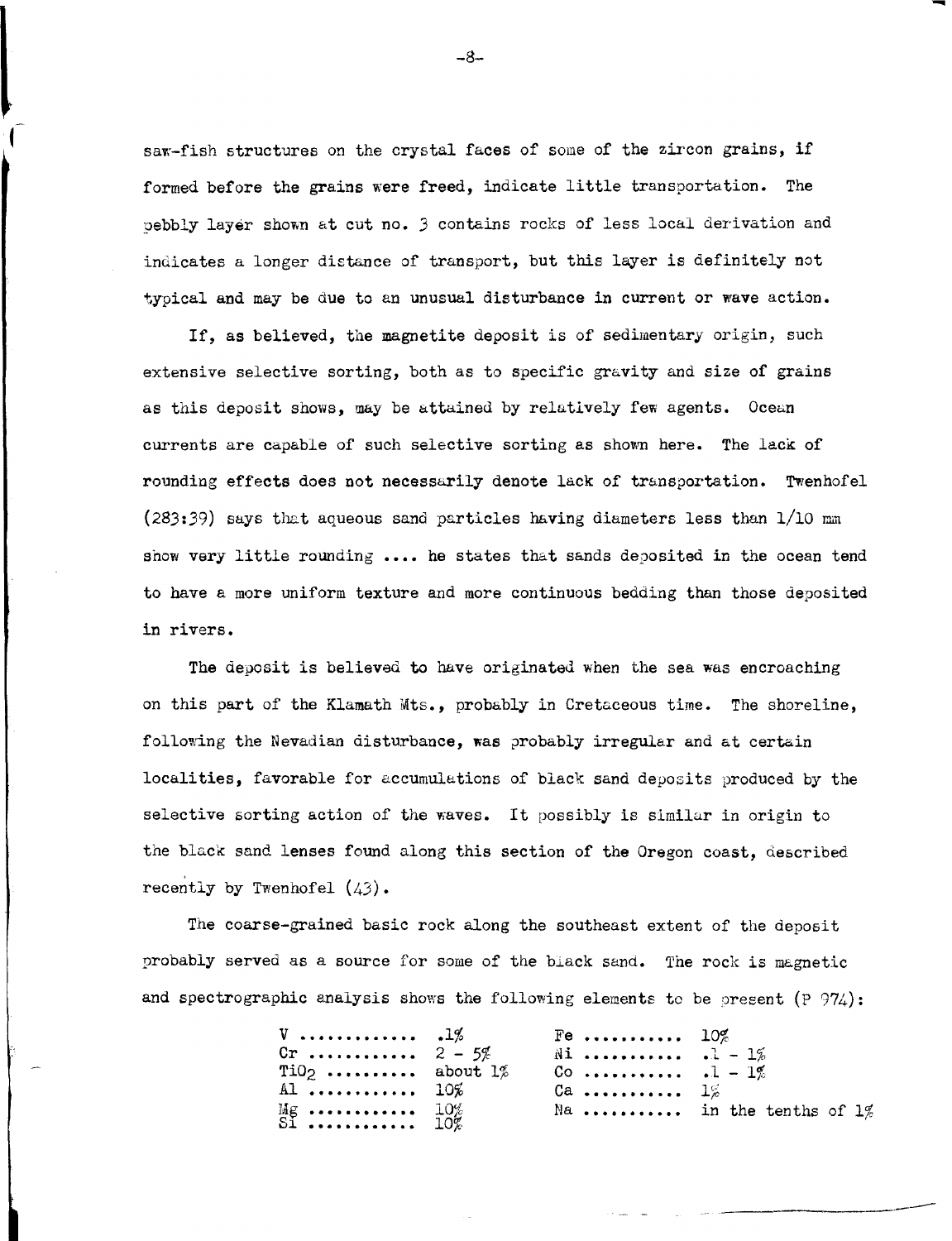This rock is correlated with the serpentines and peridotites of Upper Jurassic age. The presence of a grain of chrysotile in this black sand implies it is younger than and derived from the serpentine. The inclusion of a grain of pyrite indicates the deposit is younger than the greenstone which contains pyrite. <sup>A</sup> thin section of a medium-grained Myrtle sandstone from the saddle at the west of Horse Sign Butte shows angular quartz grains and angular grains of black sand.

This "black sand" is tentatively correlated with the Myrtle formation of Cretaceous age. As mentioned under Areal Geology, the Myrtle formation occurs as remnant masses on several of the higher prominences, Horse Sign Butte being nearest to this deposit.

Analyses: A sample was taken from each of the six workings and a grab sample was taken of float at intervals of 5 feet across the deposit along the crest of the riage.

Spectrographic estimates of the vanadium content of grab samples of the unseparated rock from these seven localities made by checks against standards varied between .1 and  $1\%$ . Other elements present were: iron, titanium, zirconium, aluminum, and magnesium.

Chemical assays are as follows:

Lerch Bros., Hibbing, Minnesota

| $Fe$   | 54.94%   |
|--------|----------|
| S      | 0.114%   |
| V      | 0.37%    |
| $TiO2$ | $2.70\%$ |
| $P$    | 0.004%   |

John Beede, Portland

**V** • • •. • • • • •• • • ••• •  $0.43%$ 

 $-9-$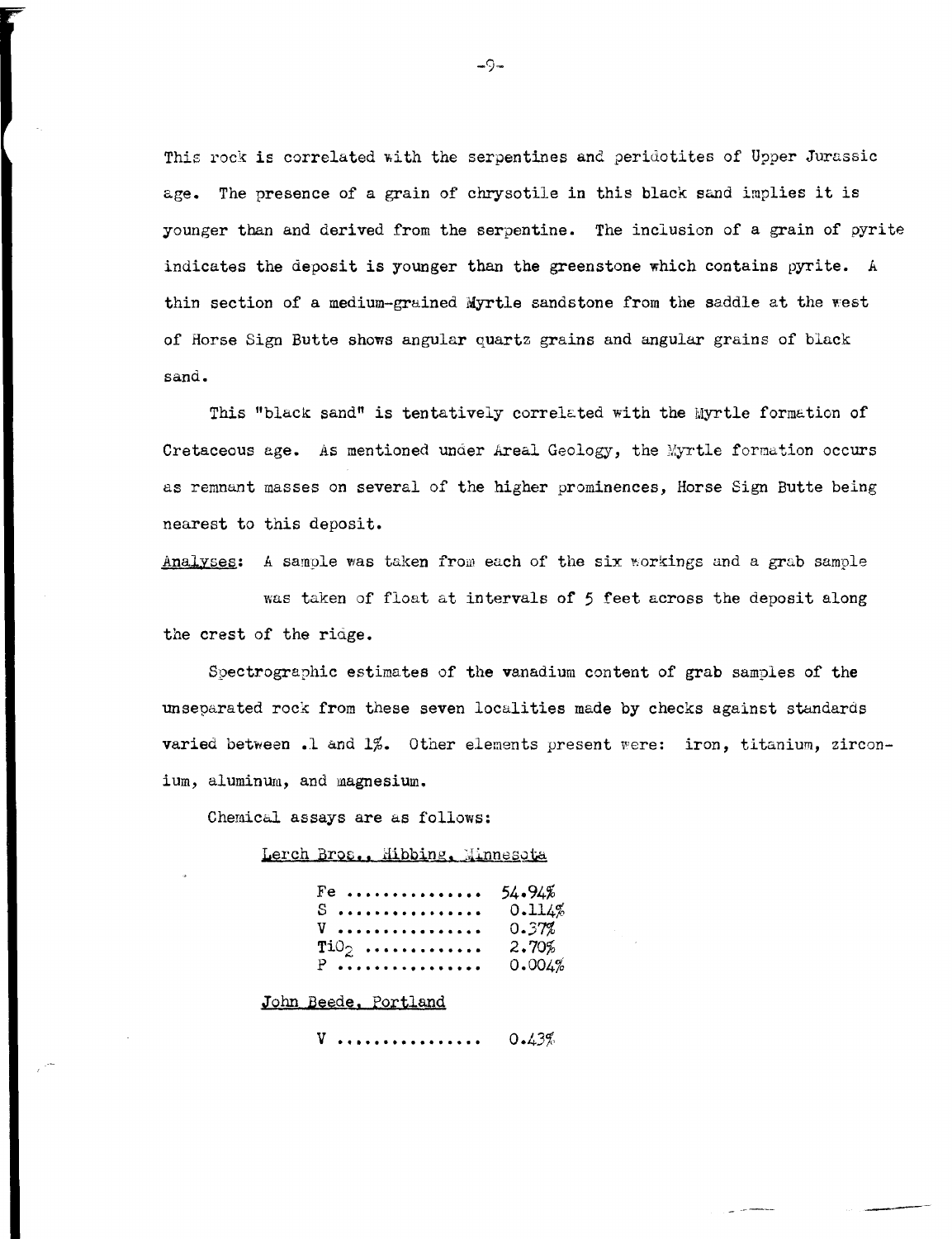A spectrographic analysis of the magnetic separate (Sample 927-933) shows the following elements to be present:

| $V$ $1 - 1\%$<br>$TiO2$ 1 - 5%<br>$Cr \dots r \dots r \dots 2 - 5%$<br>Fe  over $10\%$<br>Al $-12$ | Si $1\%$ plus<br>P trace<br>As  trace<br>$Ca$ trace |  | $\gamma'$ |
|----------------------------------------------------------------------------------------------------|-----------------------------------------------------|--|-----------|
|----------------------------------------------------------------------------------------------------|-----------------------------------------------------|--|-----------|

-

The non-magnetic separates were shown spectrographically to contain almost no vanadium, indicating it is contained within the magnetite.

As no vanadium minerals were identified by microscopic methods and as the non-magnetic separates contain almost no vanadium, it appears that the vanadium is isomorphously mixed with the iron in the magnetite molecule. This is probably also true of at least part of the titanium.

Tonnage Estimates: The length and width of the deposit can be accurately

judged, but the thickness of the deposit can only be estimated. The deposit is thought to have been laid down on an uneven greenstone surface. The lateral boundaries are quite well-defined and this may signify deposition in a rather well-defined channel-way.

The length is taken as 650 feet and the average width as 100 feet. For this width an average depth of  $35$  feet may be near the actual thickness, though considerable variations either way should be anticipated. These figures give an estimated 2,275,000 cu. ft. of black sand in place. With an average specific gravity of  $3.2$  (3.17 - 3.24) or about 10 cubic feet to the short ton; this means a probable tonnage of 227,500 short tons. Should the deposit be limited on the west by a fault, the possible tonnage might approach  $400,000$  short tons. However, this does not appear to be the case as black sand float occurs on the other side of the knoll which bounds the deposit on the west.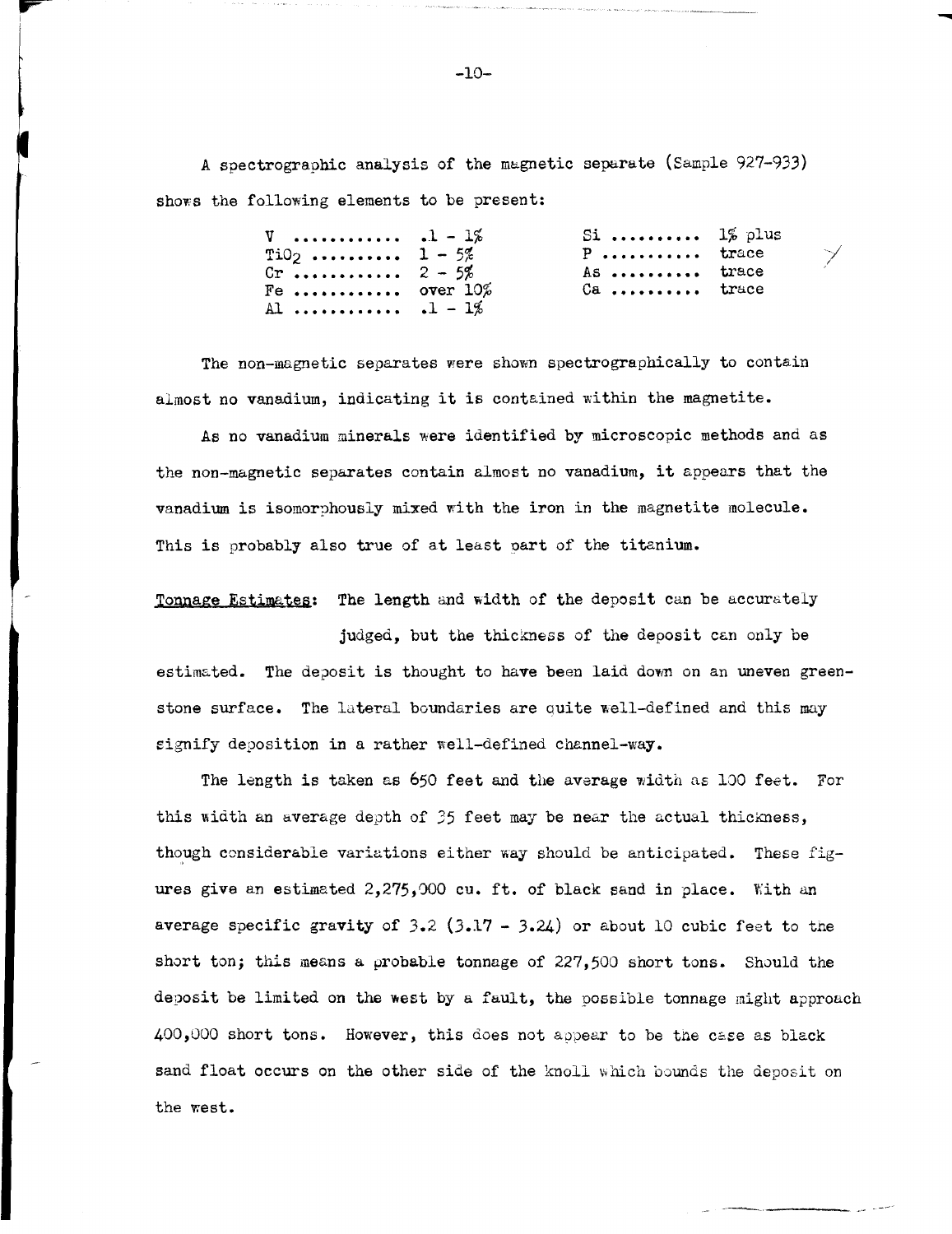#### References:

- Butler, G. M., and Mitchell, G. J., "Preliminary Survey of the Geology and Mineral Resources of Curry County, Oregon": Mineral Resources of Oregon, Vol. 2, No. 2, 1916.
- Diller, "Port Orford Folio, Oregon, Description of", U.S.G.S. Geologicul Atlas of the U.S., Folio No. 89, 1903.
- Taliaferro, N. L., "Geologic History and Correlation of the Jurassic of
	- Southwestern Oregon and California"; Geol. Soc. Am. Bulletin,  $\mathcal{L}^{(1)}$ Vol. 53, pp. 71-112, 3 figs., January, 1942.
- Twenhofel, W. H., "Principles of Sedimentation", McGraw Hill Book Co., New York 1939, pp. 283-284. "Urigin of the Black Sands of the Coast of Southwest Oregon", Bull. 24, Ore. etate Dept. of Geology and Mineral Inds., 1943.
- Report by: John Eliot Allen and Wallace D. Lowry October 14, 1942.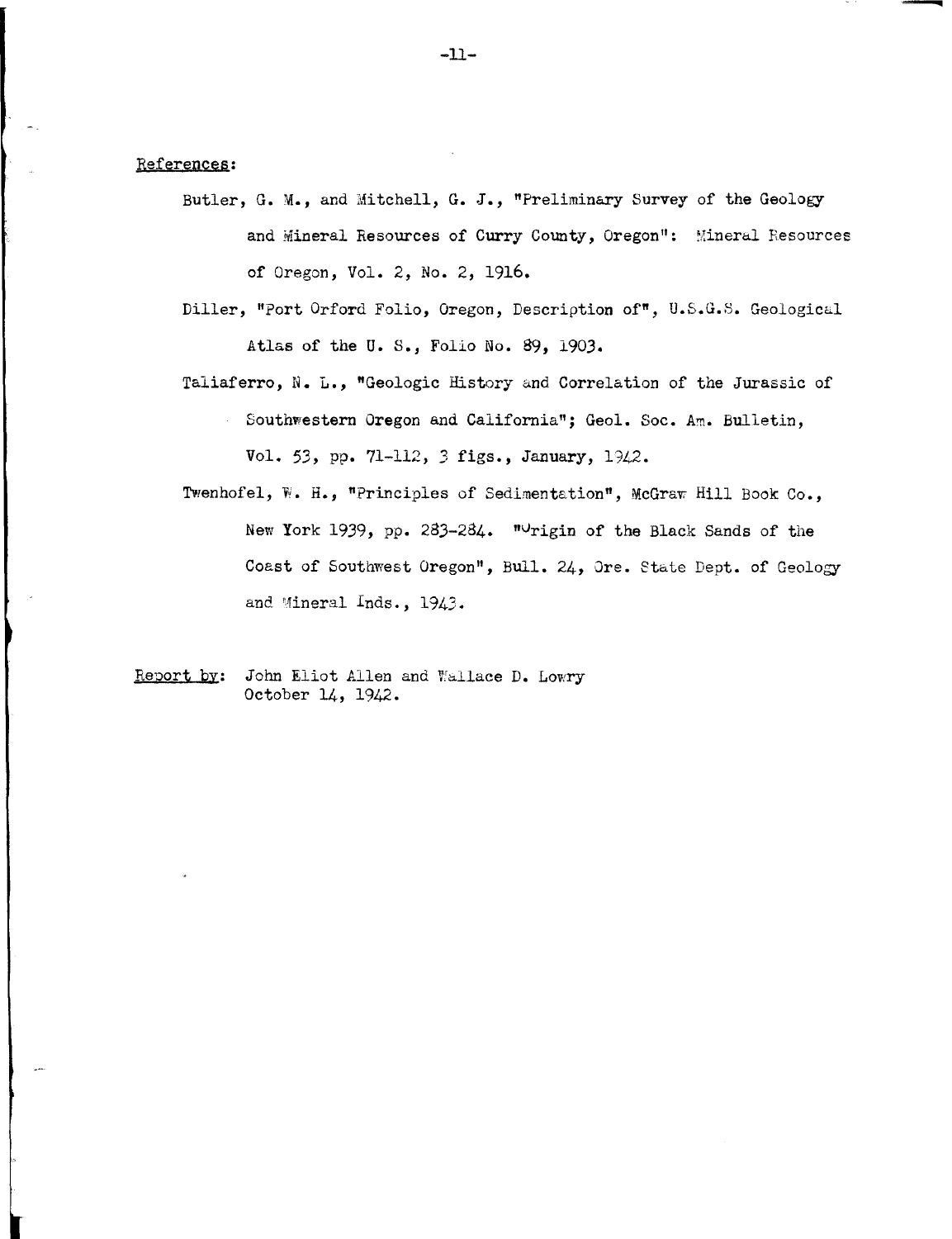# A VANADIUM-BEARING BLACK-SAND DEPOSIT OF NIDDLE NESOZOIC AGE. IN CENTRAL CURRY COUNTY, OREGON (Abstract)

**SWELL SIGN Rt** 

by

John Eliot Allen, Oregon Department of Geology and Mincral Industries\*

aurro

 $A G C S$ 

The Ploistocene black-sand deposits lying upon sea-terraces up to 300 feet in elevation along the southern Oregon coast are well known in the literature, and are at the present time being mined on a large scale for their chromite content. A deposit of black sand lying at an elevation of 3.000 feet in central Curry County twenty miles inland, which had prevlously been called an "impregnation iron deposit" has been found to be a consolidated titaniferous magnetite sandstone containing amounts of vanadium varying from one tenth to one percent.

The elongated deposit, 650 feat long and 100 feet wide, crosses a shallow paddle in an east-west trending ridge composed of "greenstone" (altered lavas and tuffs) and serpentine. Elsewhere along this ridge are down-faulted blocks and conglomerate and sandstone with fossils showing them to be of "Myrtle" (upper Jurassic of lower Cretaceous) age, younger than the Jurassic greenstones and serpentines. Host of the deposit lies gouth of the saddle, ranging in elevation from  $2.650$  feet at the lower southern end to 2,900 feet in the saddle. It is a sassive greenish-brown sandstone of uniform composition and a specific gravity of a 3.2. A few layers of exogenic pebbles were found at one locality. The sandstone is medium grained (averaging 0.25 mm diameter), indurated, and composed of 95% magnetite. about 3% illuste, less than 1% horneblende, with minor amounts of gircon, quarts, garact, tremolite, chrysotile, pyrite, and probably chromite?

Chemical and spectrographic analyses of the original rock, and of magnetic and heavy mineral separates show the composition to be as follows:

| <u>Chemical</u>  |               | Spectrographic   |           |              |  |  |
|------------------|---------------|------------------|-----------|--------------|--|--|
| Fе               | 54.94%        | Cr               |           | $2.0 - 5.02$ |  |  |
| TiO <sub>2</sub> | 2.7           | Al.              | less than | 1.0          |  |  |
|                  | $0.37 - 0.43$ | £1               | about     | 1.0          |  |  |
|                  | 0.004         | $\mathbf{C}_{B}$ | trace     |              |  |  |
|                  | 0.114         | Ae               | trace     |              |  |  |

The non-magnetic separate showed no vanadium, and no vanadium minerals were identified microscopically. It is thought to be contained in the magnetite molecule, as is much of the titanium.

All the contained minerals are also present in relatively small amounts in the adjacent meta-igneous and serpentine rocks of Jurassic age. The small chroatte content, in comparison to the large chromite content (up to  $40\%$ ) in the Pleistocene black-sand deposits, indicate that the serpentines and peridotites from which the chronite is derived had at the time of formation of this deposit, only begun to be exposed to erosion, and thus be able to contribute their minerals to the deposit.

The dopesit is thought to have been doposited along the shore of the Myrtle (late Jurassic or early Cretaceous) sea which covered much of the Klamath province at that time.

\* Published by permission of the director.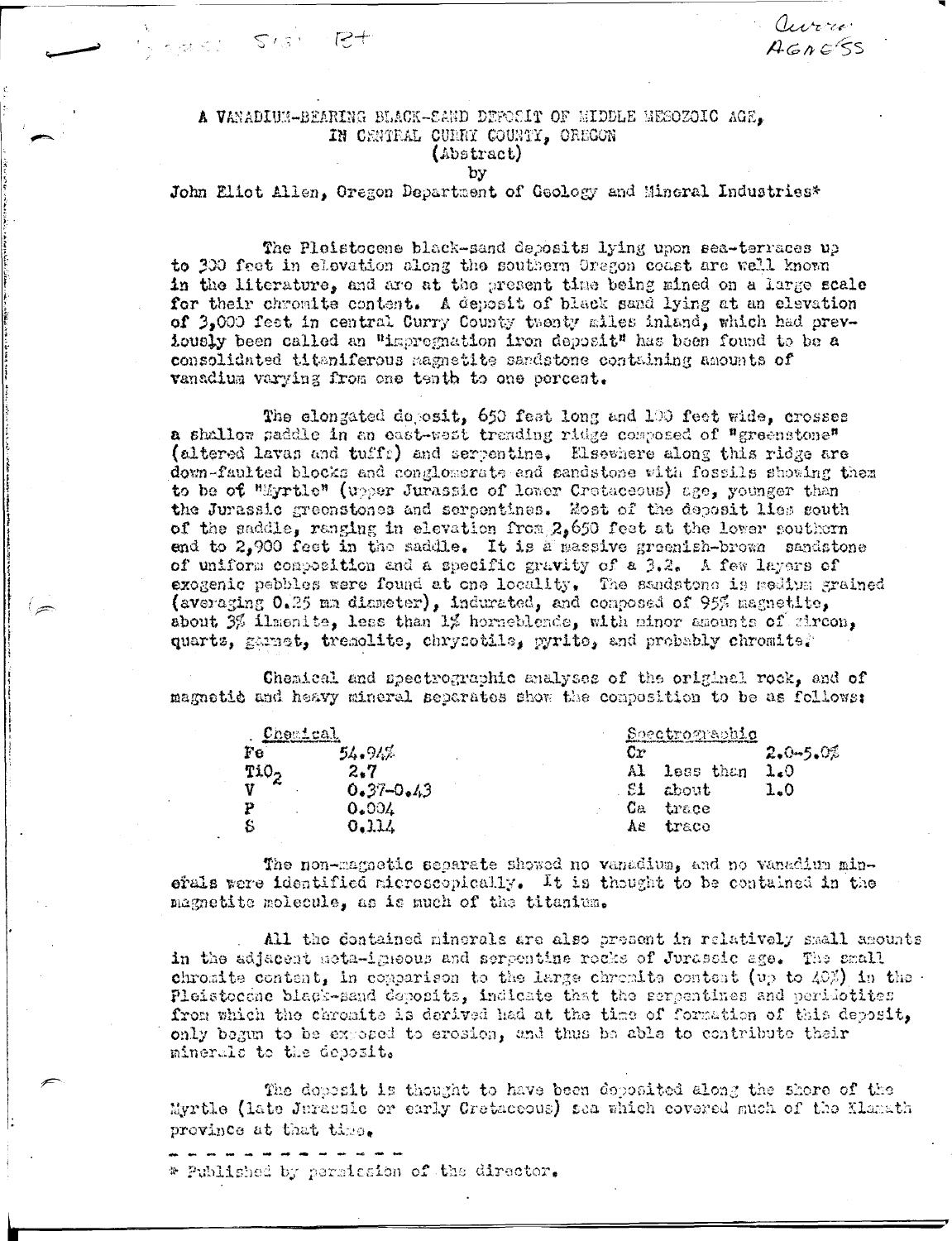### A VANADIUM-BEARING BLACK-SAND DEPOSIT OF MIDDLE MESOZOIC AGE. IN CENTRAL CURRY COUNTY, OREGON (Abstract)

#### by

John Eliot Allen, Oregon Department of Geology and Mineral Industries\*

The Pleistocene black-sand deposits lying upon sea-terraces up to 300 feet in elevation along the southern Oregon coast are vell known in the literature, and are at the present time being mined on a large scale for their chromite content. A deposit of black sand lying at an elevation of 3.000 feet in central Curry County twenty miles inland, which had previously been called an "impregnation iron deposit" has been found to be a consolidated titaniferous magnetite sandstone containing amounts of vanadium varying from one tenth to one percent.

The elongated deposit, 650 feet long and 100 feet wide, crosses a shallow saddle in an east-west trending ridge composed of "greenstone" (altered lavas and tuffs) and serpentine. Elsewhere along this ridge are down-faulted blocks and conglomerate and sandstone with fossils showing them to be of "Myrtle" (upper Jurassic of lower Cretaceous) age, younger than the Jurassic greenstones and serpentines. Most of the deposit lies south of the saddle, ranging in elevation from, 2,650 feet at the lower southern end to 2,900 feet in the saddle. It is a massive greenish-brown sandstone of uniform composition and a specific gravity of a 3.2. A few layers of exogenic pebbles were found at one locality. The sandstone is medium grained (averaging 0.25 mm diameter), indurated, and composed of 95% magnetite, about  $3\frac{2}{3}$  ilmenite, less than  $1\frac{2}{3}$  horneblende, with minor amounts of zircon, quartz, garnet, tremolite, chrysotile, pyrite, and probably chromite.

Chemical and spectrographic analyses of the original rock, and of magnetic and heavy mineral separates show the composition to be as follows:

| Cherical         |               | Spectrographic |           |              |  |
|------------------|---------------|----------------|-----------|--------------|--|
| Fe               | $54.94\%$     | Сr             |           | $2.0 - 5.0%$ |  |
| TiO <sub>2</sub> | 2.7           | Al             | less than | 1.0          |  |
| $\mathbf{v}$     | $0.37 - 0.43$ | -S1<br>about   |           | 1.0          |  |
| P                | 0.004         | Cа<br>trace    |           |              |  |
| -S               | 0.114         | trace<br>AS.   |           |              |  |

The non-magnetic separate showed no vanadium, and no vanadium minerals were identified microscopically. It is thought to be contained in the magnetite molecule, as is much of the titanium.

All the Contained minerals are also present in relatively small amounts in the adjacent meta-igneous and serpentine rocks of Jurassic age. The small chromite content, in comparison to the large chromite content (up to  $40\%$ ) in the Pleistocene black-sand deposits, indicate that the serpentines and peridotites from which the chromite is derived had at the time of formation of this deposit, only begun to be exposed to erosion, and thus be able to contribute their minerals to the deposit.

The deposit is thought to have been deposited along the shore of the Myrtle (late Jurassic or early Cretaceous) sea which covered much of the Klamath province at that time.

\* Published by permission of the director.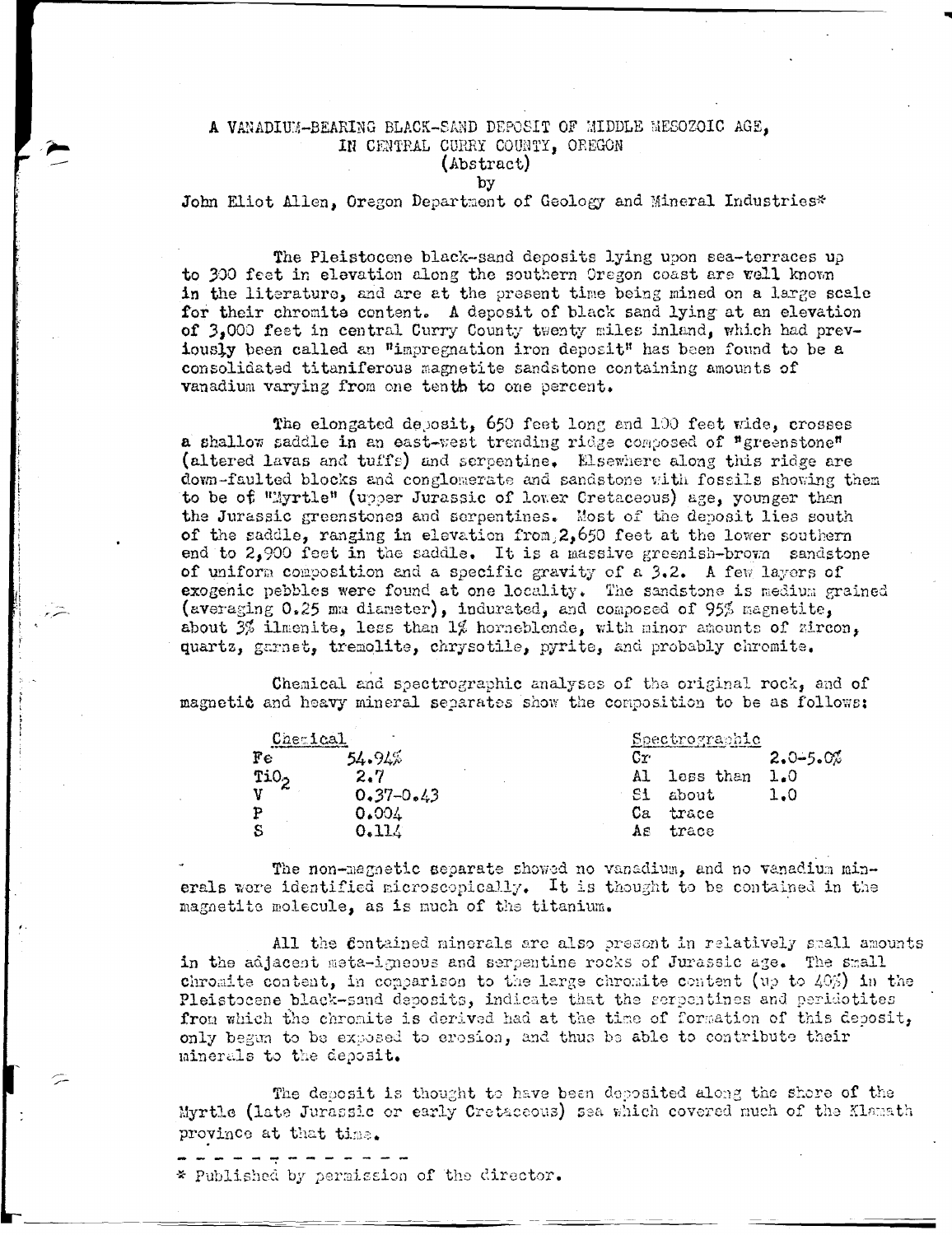State Department of Geology and Mineral Industries

702 Woodlark Building Portland 5, Oregon

## ANALYSES OF HORSE SIGN BUTTE SAMPLES

| Spectrographic Analysis                   | Spectrographic Analysis<br>of the Magnetic Fraction |  |  |  |  |  |  |
|-------------------------------------------|-----------------------------------------------------|--|--|--|--|--|--|
| $V \ldots \ldots \ldots$ .1%              | $V = 1.1 + 1.1 - 1.5$                               |  |  |  |  |  |  |
| $0r$ $2 - 56$                             | $102$ 1 - 5%                                        |  |  |  |  |  |  |
| $T102$ about 1%                           | $0x$ 2 - 5%                                         |  |  |  |  |  |  |
| AL  105                                   | $r_0$ over $10\%$                                   |  |  |  |  |  |  |
| $Mg$ 10%                                  | $AL   1 - 1%$                                       |  |  |  |  |  |  |
| $51 \t 105$                               | $\text{st}$ 1% plus                                 |  |  |  |  |  |  |
| $T_0$ 10%                                 | $P$ , , , , , , trace                               |  |  |  |  |  |  |
| $M \ldots \ldots \ldots$                  | As trace                                            |  |  |  |  |  |  |
| $00 \cdot \cdot \cdot \cdot \cdot 1 - 15$ | Ca trace                                            |  |  |  |  |  |  |
| 04.111.111.111                            |                                                     |  |  |  |  |  |  |
| Na in the tenths                          |                                                     |  |  |  |  |  |  |

of 1%

Lerch Bres., Hibbing, Minnesota

| <b>Pe</b>            |  |  | $\ddot{\phantom{1}}$ | <b>A</b> A A                  |  | 54.94% |
|----------------------|--|--|----------------------|-------------------------------|--|--------|
| 8.                   |  |  |                      | $\bullet$ $\bullet$ $\bullet$ |  | 0.1146 |
| 7.                   |  |  |                      | $\sim$ $\sim$ $\sim$          |  | 0.37%  |
| T102                 |  |  |                      |                               |  | 2.70%  |
| P                    |  |  |                      | $\sim$ $\sim$ $\sim$          |  | 0.004% |
| John Beede, Portland |  |  |                      |                               |  |        |

0.43% Y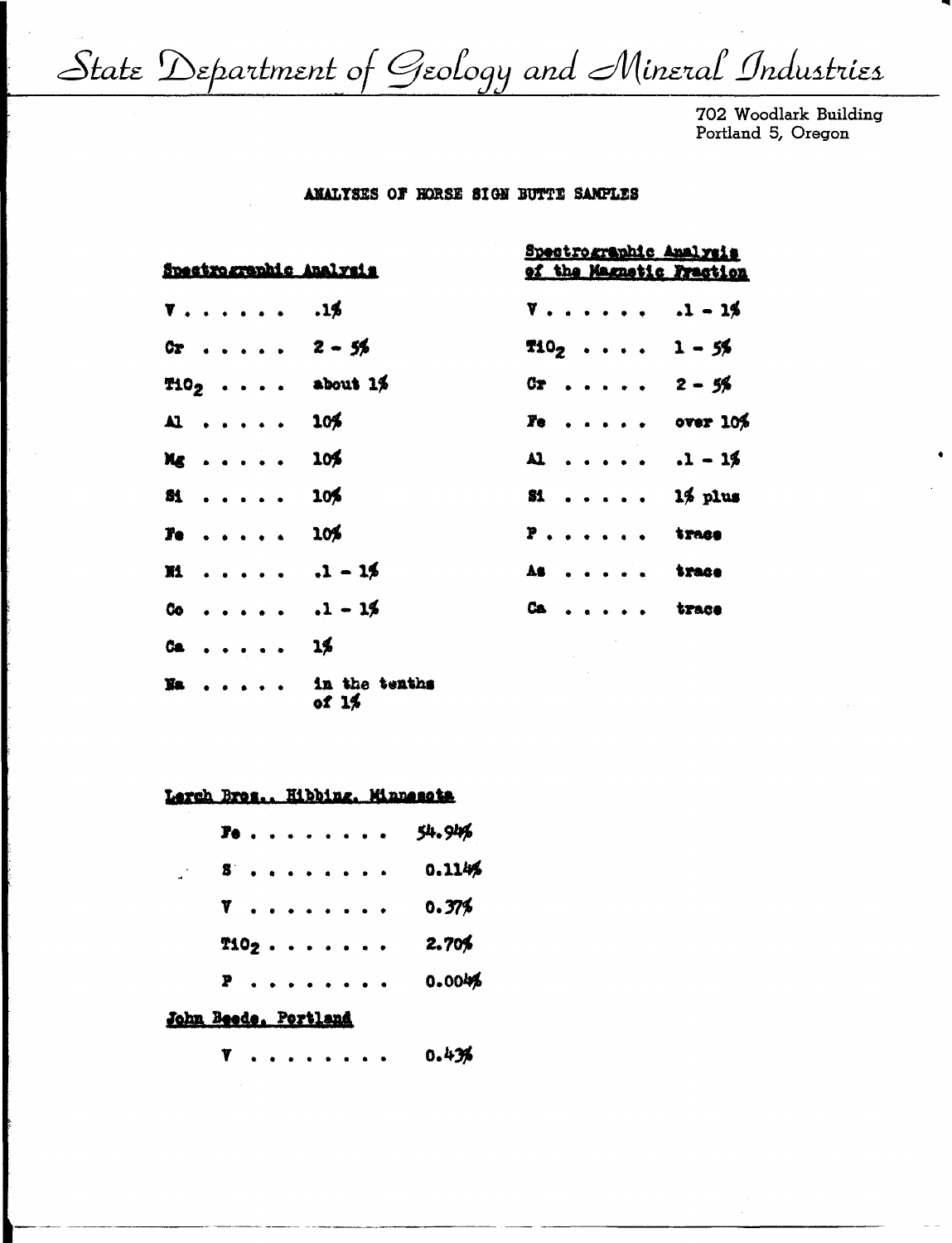GJ JEA.

Black sand fens in cq. at W. and of Horse-sign

General Laboratory Number  $P$   $\neq$  4  $\succ$  6

Sample received from J.C.Allen

Spectrographic Laboratory Number 877

 $5/1/1/5$ 

QUALITATIVE SPECTROGRAPHIC ANALYSIS (Quantities estimated to nearest power of ten)

Elements present in concentrations over 10%.

 $2.$ 

1.

Elements present in concentrations 10% - 1%. Ziveway

- Demente

3.

4.

 $5.$ 

6.

Elements present in concentrations  $1$ ,  $\sim$  0.12. Ms. Mo Cr

Elements present in concentrations  $0.1\%$  . . 01%.  $k, sr.$ 

Note Variadiun

Elements present in concentrations .01% - .001%.

 $\mathcal{N}=\mathcal{E}$ 

Elements present in concentrations below .0012.

Mo, Cu, Ag, Co

Dr. H. C. Harrison, Spectroscopist